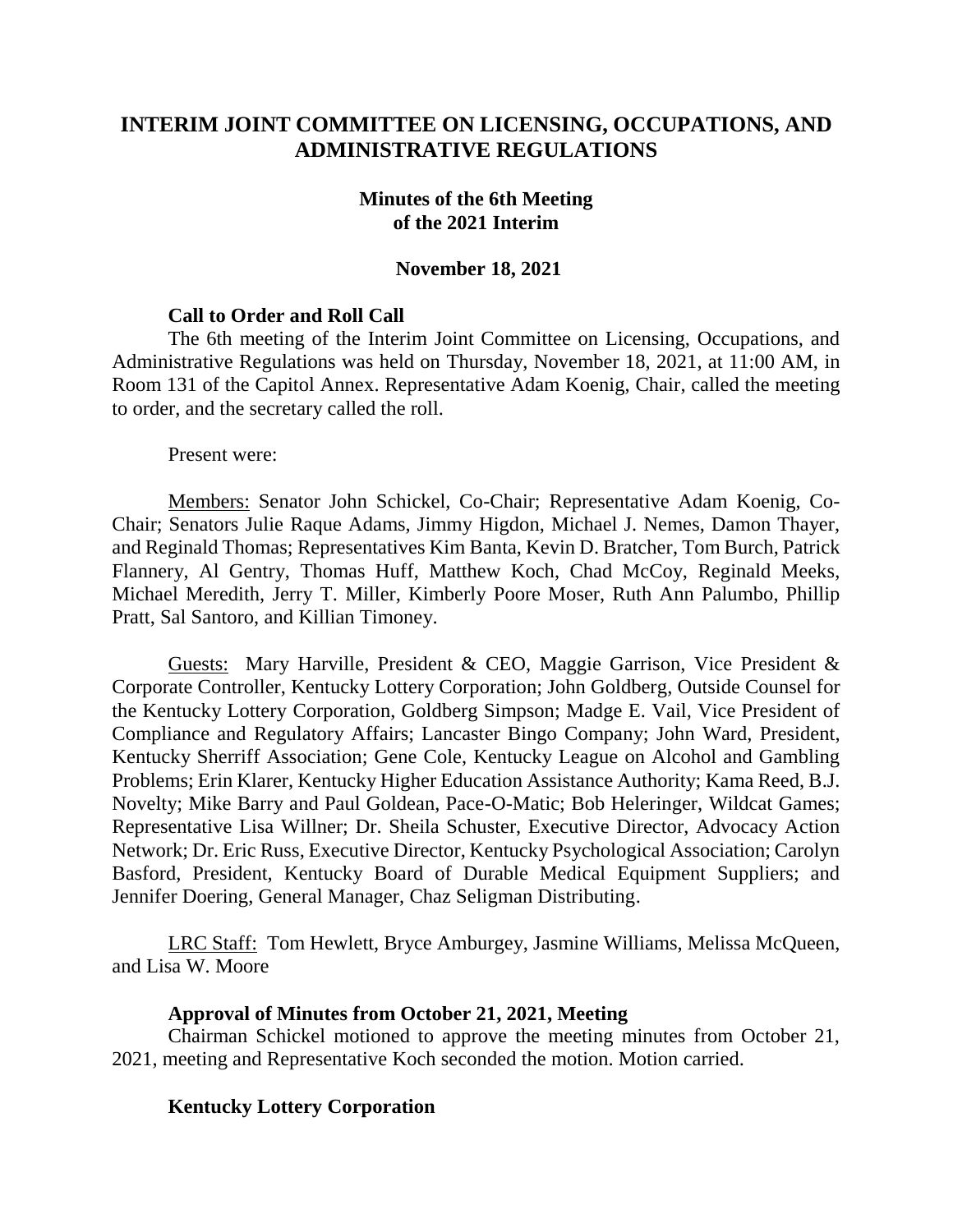The President/CEO of the Kentucky Lottery Commission said lottery-funded scholarships and grant programs include: Kentucky Education Excellence Scholarship (KEES), College Access Program (CAP), Kentucky Tuition Grants (KTG), Work-Ready Kentucky Scholarship, Dual Credit Scholarship, and the National Guard Tuition Award. More than \$4 billion in proceeds have provided over 2.43 million scholarships and grants since 1999. In 2019, over 138,660 Kentucky students received a grant or scholarship paid for by Kentucky Lottery proceeds, while 98 percent of student financial aid awarded by the Commonwealth comes straight from the sale of Kentucky Lottery tickets.

The president/CEO said unregulated gaming machines, also referred to as "skill" or "gray" machines, are harming lottery proceeds. The gray machines are placed in the same locations as the lottery sales, such as convenient stores and gas stations. They are unregulated and once the machines are installed, stores can see sales of \$20,000 annually. Some machines have Fraternal Order of Police (FOP) stickers and the association does get a cut of the profit from those machines. Retailers can earn 40 percent of profits from gray machines, while only getting 6.25 percent of lottery profits.

People remain confused about the legality of the unregulated gaming machines. If the machines are deemed illegal, it can have consequences for the store owner. A gambling conviction can result in all lottery sales being removed. The president/CEO said lottery sales are down three percent in places where these machines are located, and up four percent in places that do not have the machines. Neighboring states vary on handling the gray machines. Some states do not want them at all; while Georgia is working on regulating and taxing them.

The President of the Sheriff's Association, said the association is requesting clarity on the law. Responding to Senator Thomas, he said he is not aware of minors playing the gray machines, or if an elevated number of disorderly conduct and assault charges have been reported in locations with the machines.

The outside counsel for the Lottery Corporation said he has provided counsel to the Lottery for over 20 years, and has never seen anything so blatantly illegal as these machines. He said the gaming machines are not games of chance, and are hurting lottery sales and subsequently Kentucky students by reducing scholarship dollars. He has sent a request for an opinion to the Kentucky Attorney General, and is waiting for a response.

The Vice President of Compliance and Regulatory Affairs, Lancaster Bingo Company, said the unregulated gaming machines hurt charitable gaming. The gray machines are not required to be audited or submit reporting. She has to hire volunteers to regulate payment, but is curious who is regulating payment for this industry.

Responding to a question from Senator Higdon, the Lottery's counsel said local sheriffs, police, and the Kentucky State Police are responsible for enforcing violations of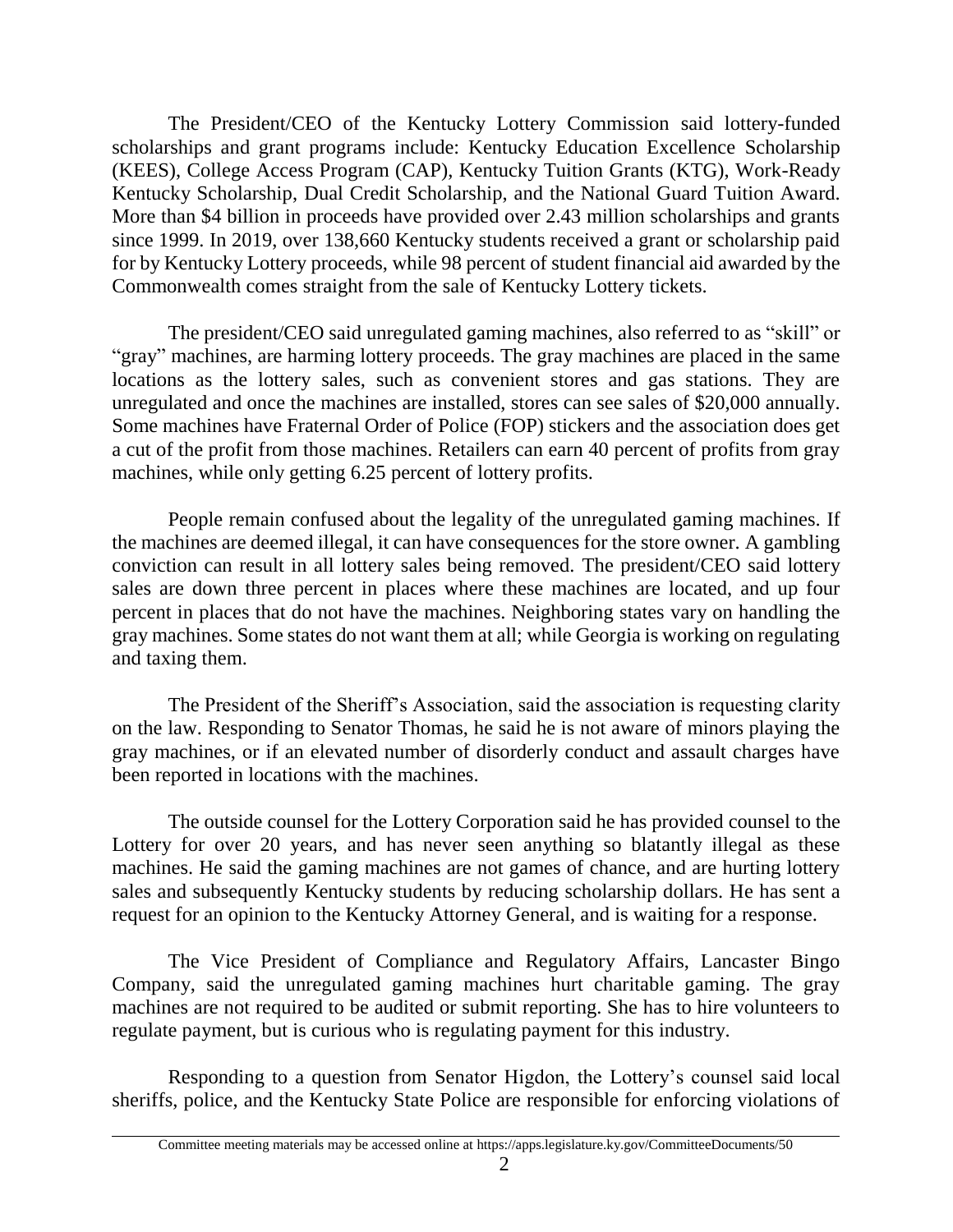Kentucky law. The law regarding the gray machines is currently awaiting an Attorney General Opinion in Kentucky. If the ruling outlaws the machines, local law enforcement will be the enforcers. Senator Higdon said this is a serious issue, and it is deceptive for the unregulated gaming machines companies to say they are licensed in Kentucky.

Chairman Schickel said he is an active member of the FOP and suggested the association needs to pull away from partnering with the unregulated gaming machines. He said the machines are illegal, and the FOP should not be associated with them.

Senator Thayer said the machines are illegal, and are not games of skills. He wants legislation introduced in the 2022 Regular Session of the General Assembly to clearly state this.

Representative Timoney thanked the Kentucky Lottery Corporation for providing KEES money to students to help fund their higher education.

Responding to Representative Flannery, the Lottery counsel said there were no current lawsuits against the gray machine companies.

A representative for Wildcat Games, testified in support of the gray machines. He said the gray machines comply with the law and are games that require skill, which is why there have been no lawsuits to date. He asked the committee not to rush to judgment and create a law until the product is completely researched and explained.

The President/CEO of Pace-O-Matic said his company specializes in games of skill. Terminals are placed for free to operators across the state, and the machines provide vital supplemental income to small businesses. Kama Reed, with B.J. Novelty, has the machines installed in her business in Covington, Kentucky, and said it is a big attraction for her customers. She also noted 90 percent of revenue generated in-state is spent within the state.

Responding to Representative Miller regarding taxes, the Pace-O-Matic CEO said his company pays no taxes to the state except for income tax. In Virginia gray machines are regulated, and over \$130 million was paid in taxes. His goal is to become regulated and pay taxes in Kentucky.

Responding to Chairman Koenig, the Pace-O-Matic CEO said he wanted to try the business county by county before asking the legislature for regulation. He is asking the legislature now to be regulated, but did not before installing the machines in the stores.

### **Electrical Inspections of Transportation Cabinet Projects**

Representative Sal Santoro would like for electrical contractors to have the option of local electrical inspectors or Transportation Cabinet inspectors to inspect electrical work which is not related to buildings for human occupancy performed beyond the service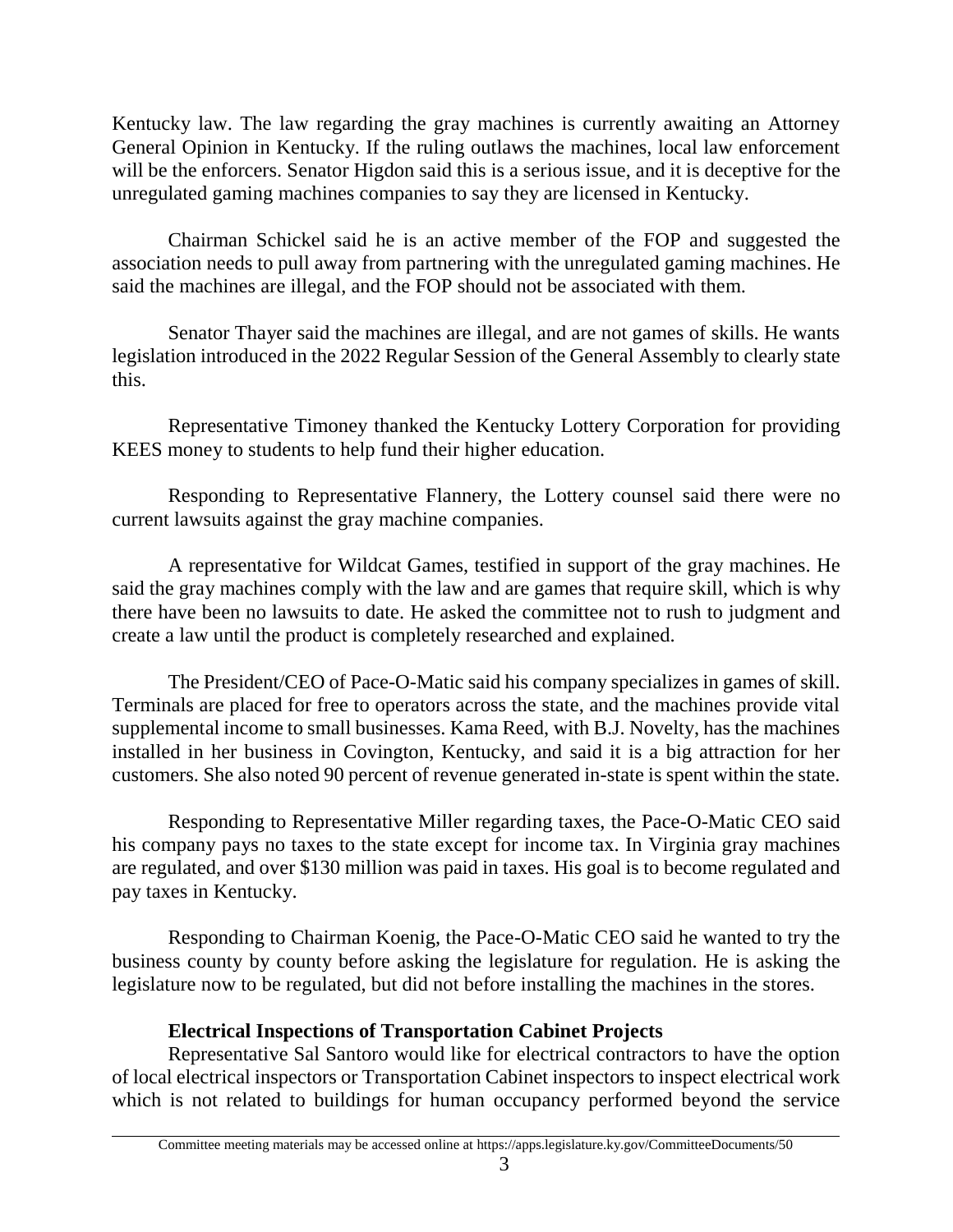disconnect by or on behalf of the Kentucky Transportation Cabinet by prequalified electrical contractors within the public right of way. There were no questions from committee members.

## **Licensure of Psychologists**

Representative Moser said this legislation addresses the shortage of substance abuse health professionals. Representative Willner and the Executive Director of the Kentucky Psychological Association and Foundation, explained the requirements in the bill. The legislation will make it easier for students with the necessary course hours, but who do not have specific academic degrees, to move to the state and get certification, thus increasing the number of mental health professionals in Kentucky. The changes will be similar to the training of psychologists in Tennessee.

Responding to a question from Chairman Schickel regarding the number of hours of training on cultural issues, Representative Willner said this adds diversity training, but does not increase the number of training hours.

## **Provision of Sterile Water**

The President of the Kentucky Board of Durable Medical Equipment Suppliers asked for changes to allow her licensees to purchase and utilize sterile water. Infections are more common when boiling and handling the water for people being placed on a ventilator. Prepackaged sterile water would be much safer. Chairman Koenig said the change would be better handled as an administrative regulation, but the Licensing, Occupations, & Administrative Regulations Committee will be ready for legislation if needed.

# **Malt Beverage Educational Fund**

The General Manager of the Chaz Seligman Distributing Company said the Malt Beverage Educational Corporation (MBEC) was established with two major purposes in mind; providing programs aimed at prevention and elimination of underage drinking, and providing education about the dangers associated with underage drinking. For every dollar MBEC raises privately, the state matches with an annual contribution from the tax collected on the sale of malt beverages.

The combination and cooperation of this private-public partnership has enabled many organizations to promote and produce programs aimed at preventing and eliminating underage drinking in Kentucky, and has helped thousands of youth to enjoy meaningful times in their lives in safe and happy environments through Project Prom and Project Graduation. Since MBEC's inception (over 23 years ago) it has donated nearly \$2 million to high schools to help fund Project Prom and Project Graduation programs alone. MBEC has also funded nearly \$100,000 in grants, and over \$110,000 in "mentoring" programs.

The Kentucky Beer Wholesalers Association is asking the legislature to give the MBEC Board more flexibility in how to utilize funds. The new proposal would allow some